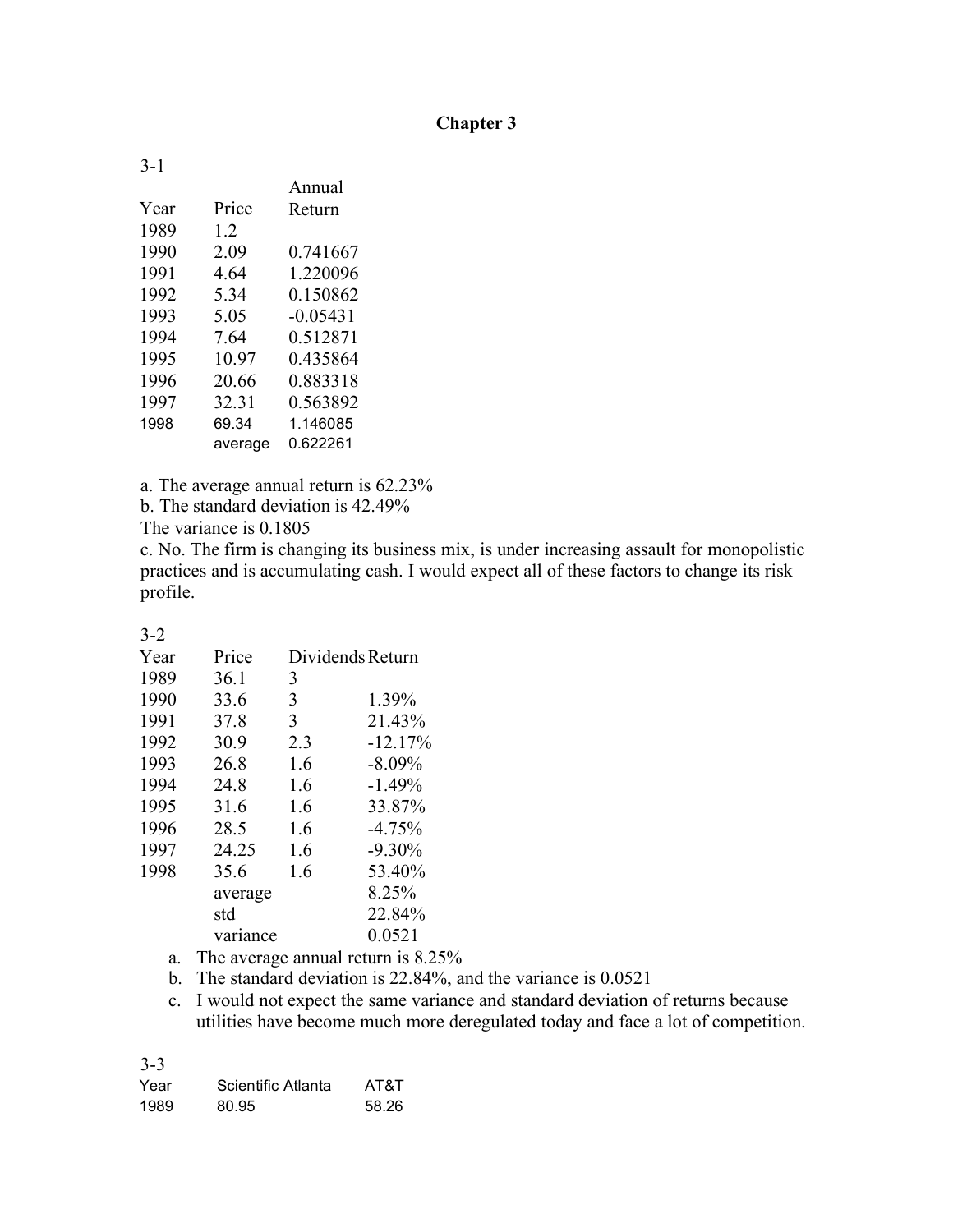| 1990              | $-47.37$ |      | $-33.79$ |
|-------------------|----------|------|----------|
| 1991              | 31       |      | 29.88    |
| 1992              | 132.44   |      | 30.35    |
| 1993              | 32.02    | 2.94 |          |
| 1994              | 25.37    |      | $-4.29$  |
| 1995              | $-28.57$ |      | 28.86    |
| 1996              | 0        |      | -6.36    |
| 1997              | 11.67    |      | 48.64    |
| 1998              | 36.19    |      | 23.55    |
| average           | 27.37    |      | 17.804   |
| s.d.              | 51.36    |      | 27.89    |
| covariance 774.48 |          |      |          |
| correlation 0.54  |          |      |          |

- a. The average return over the ten years is 27.37% for Scientific Atlanta and 17.8% for AT&T. The standard deviations are 51.36% and 27.89% respectively.
- b. The covariance is 774.48, while the correlation coefficient 0.54.
- c. The variance of a portfolio composed equally of the two investments equals  $(0.5)^2(51.36)^2+(0.5)^2(27.89)^2+2(51.36)(27.89)(0.5)(0.5)(0.54) = 1240.68$ ; the standard deviation is 35.22%

#### 3-4

a. You'd pick the stock market portfolio, since it dominates gold on both average return and standard deviation.

b. The higher possible returns on gold are balanced by the lower possible returns at other times. Note that the average return on gold is much less than that on the stock market. c. The expected return on this portfolio would be  $(8+20)/2 = 14%$ . The variance would equal  $(0.5)^2 (25)^2 + (0.5)^2 (22)^2 - 2(0.5)(0.5)(25)(22)(0.4) = 167.25$ ; the standard deviation equals 12.93%

d. If the supply of gold is negatively correlated with the level of the market, and the price of gold is inversely related to the supply of gold, we have a positive correlation between the return on the market and the return on gold. This would make gold less desirable, since it does not help as much in reducing portfolio variance. The optimal amount to invest in gold would drop.

#### 3-5

a. The average return on the portfolio equals  $(0.6)25 + (0.4)12 = 19.8\%$ The variance of returns equals  $(0.6)^2 (36)^2 + (0.4)^2 (22^2) + 2(0.4)(0.6)(36)(22)(0.28) =$ 650.44; the standard deviation of returns  $= 25.5\%$ 

b. The minimum variance portfolio is given by

 $w_{CC} = [22^2-(22)(36)(0.28)]/[22^2+36^2-(22)(36)(0.28)] = 262.24/1336.48 = 0.1962$ ; the weight in Texas Utilities is  $1-0.1962 = 0.8038$ .

| Times Mirror $\sigma$ 25% |                         |
|---------------------------|-------------------------|
| Unilever $\sigma$         | 40%                     |
| correlation               | Portfolio Variance s.d. |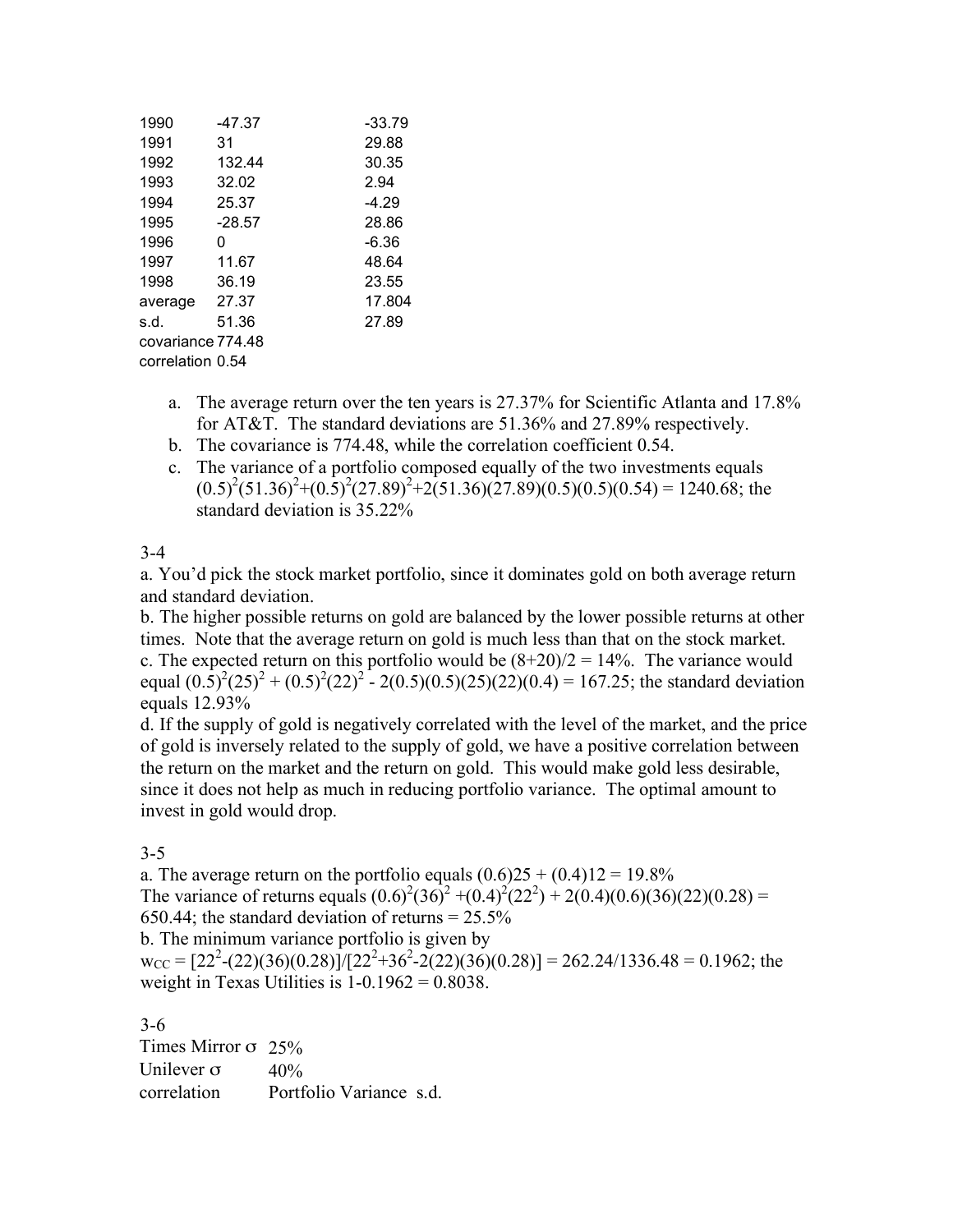| $-1$     | 56.25   | 7.50%  |
|----------|---------|--------|
| $-0.8$   | 156.25  | 12.50% |
| $-0.6$   | 256.25  | 16.01% |
| $-0.4$   | 356.25  | 18.87% |
| $-0.2$   | 456.25  | 21.36% |
| $\theta$ | 556.25  | 23.58% |
| 0.2      | 656.25  | 25.62% |
| 0.4      | 756.25  | 27.50% |
| 0.6      | 856.25  | 29.26% |
| 0.8      | 956.25  | 30.92% |
|          | 1056.25 | 32.50% |

3-7

The portfolio variance equals

 $(1/3)^{2}(23)^{2}+(1/3)^{2}(27)^{2}+(1/3)^{2}(50)^{2}+2(1/3)(1/3)(23)(27)(-0.15)$  $+2(1/3)(1/3)(27)(50)(-0.25)+2(1/3)(1/3)(23)(50)(0.2) = 360.97$ The standard deviation  $= 19\%$ 

#### 3-8

I would need to compute 1250 expected returns and 1250 variances. b. I would need to compute  $1250(1249)/2 = 780625$  distinct covariances.

## 3-9

The variance of a portfolio consisting of N securities can be estimated as  $(1/N)(\text{average})$ variance) +  $(1-1/N)($ average covariance) =  $10 + (50-10)/N$ .

| Number of securities in portfolio (N) | Estimated portfolio variance |
|---------------------------------------|------------------------------|
|                                       |                              |
|                                       |                              |
|                                       |                              |
|                                       | 10.8                         |
|                                       |                              |

We must solve  $10 + 40/N = 1.1(10) = 11$ , or N = 40

3-10

The expected return on the new portfolio =  $0.2(5) + (0.8)12 = 10.6\%$ The standard deviation of returns on the new portfolio =  $0.8(25) = 20\%$ 

- a. Invest everything in the riskless asset.
- b. Solve  $0.15 = w(0.3)$  to get w = 0.5; invest 50% in each asset.
- c. Invest everything in the market portfolio
- d. Solve 0.45 w(0.3) to get  $w = 1.5$ ; the investor should borrow 50% of his own outlay at the riskfree rate and invest the borrowing as well as his own outlay in the market portfolio.